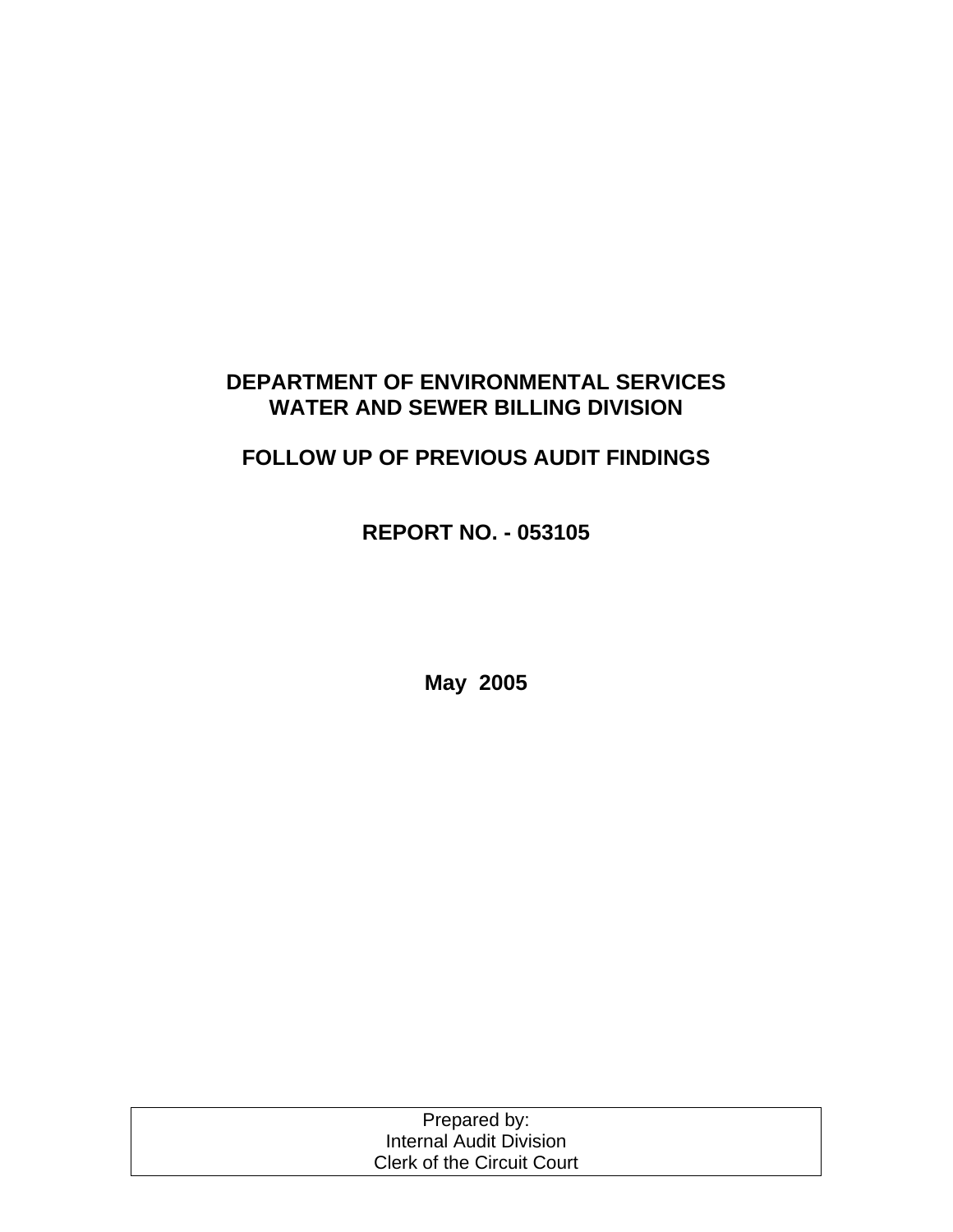## **DISTRIBUTION LIST**

### BOARD OF COUNTY COMMISSIONERS

 Mr. Carlton Henley Ms. Brenda Carey Mr. Bob Dallari Mr. Randall Morris Mr. Dick Van Der Weide

## COUNTY MANAGER'S OFFICE Mr. J. Kevin Grace Mr. Donald Fisher Ms. Sally Sherman

## DEPARTMENT OF ENVIRONMENTAL SERVICES Mr. Robert Briggs Mr. David Gregory

## BOARD OF COUNTY COMMISSION RECORDS Ms. Sandy McCann

| Prepared by:                      |
|-----------------------------------|
| Internal Audit Division           |
| <b>Clerk of the Circuit Court</b> |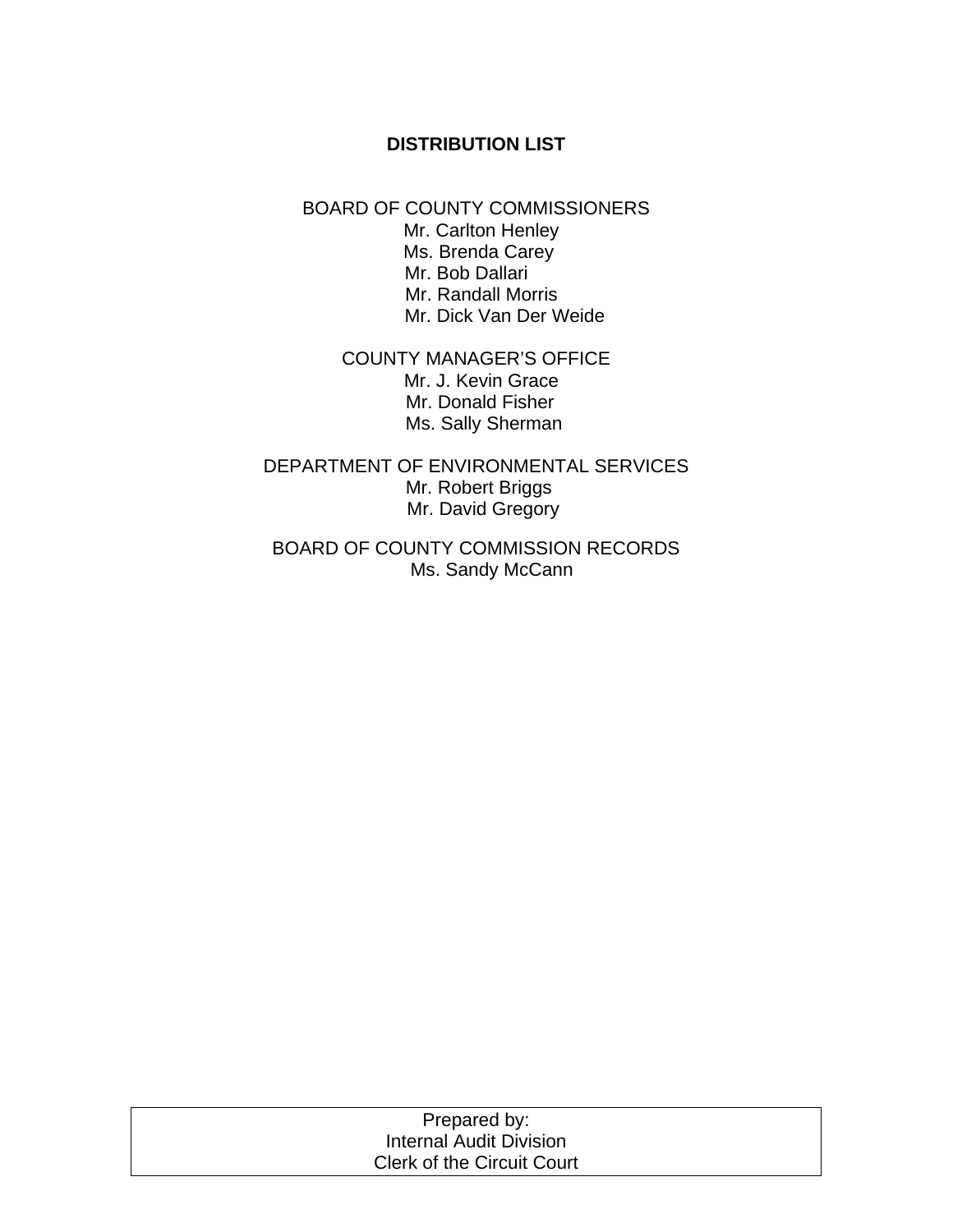# **TABLE OF CONTENTS**

# **Transmittal letter**

# **Introduction**

# **Findings and Recommendations**

|    | 1. Reconciliation process requires improvement.                      |  |
|----|----------------------------------------------------------------------|--|
|    |                                                                      |  |
|    |                                                                      |  |
|    | 2. Reconciliations should be done by Environmental accounting staff. |  |
|    |                                                                      |  |
|    |                                                                      |  |
|    | 3. Two commercial accounts had not posted mandatory deposits.        |  |
|    |                                                                      |  |
|    |                                                                      |  |
| 4. | Debit and Credit Memo adjustments lack adequate controls.            |  |
|    |                                                                      |  |
|    |                                                                      |  |
|    | 5. Surprise "Cash Counts" are not performed.                         |  |
|    |                                                                      |  |
|    |                                                                      |  |
|    | 6. Updated business policies have not yet been published.            |  |
|    |                                                                      |  |
|    |                                                                      |  |
|    | 7. Security procedures need improving.                               |  |
|    |                                                                      |  |
|    |                                                                      |  |
|    | 8. Applications for new service do not provide adequate information. |  |
|    |                                                                      |  |
|    |                                                                      |  |
|    | 9. Accounts should be reviewed for possible write off.               |  |
|    |                                                                      |  |
|    |                                                                      |  |
|    | 10. Utility tax accounts should be adjusted as necessary.            |  |
|    |                                                                      |  |
|    |                                                                      |  |

| Prepared by:                      |  |
|-----------------------------------|--|
| <b>Internal Audit Division</b>    |  |
| <b>Clerk of the Circuit Court</b> |  |
|                                   |  |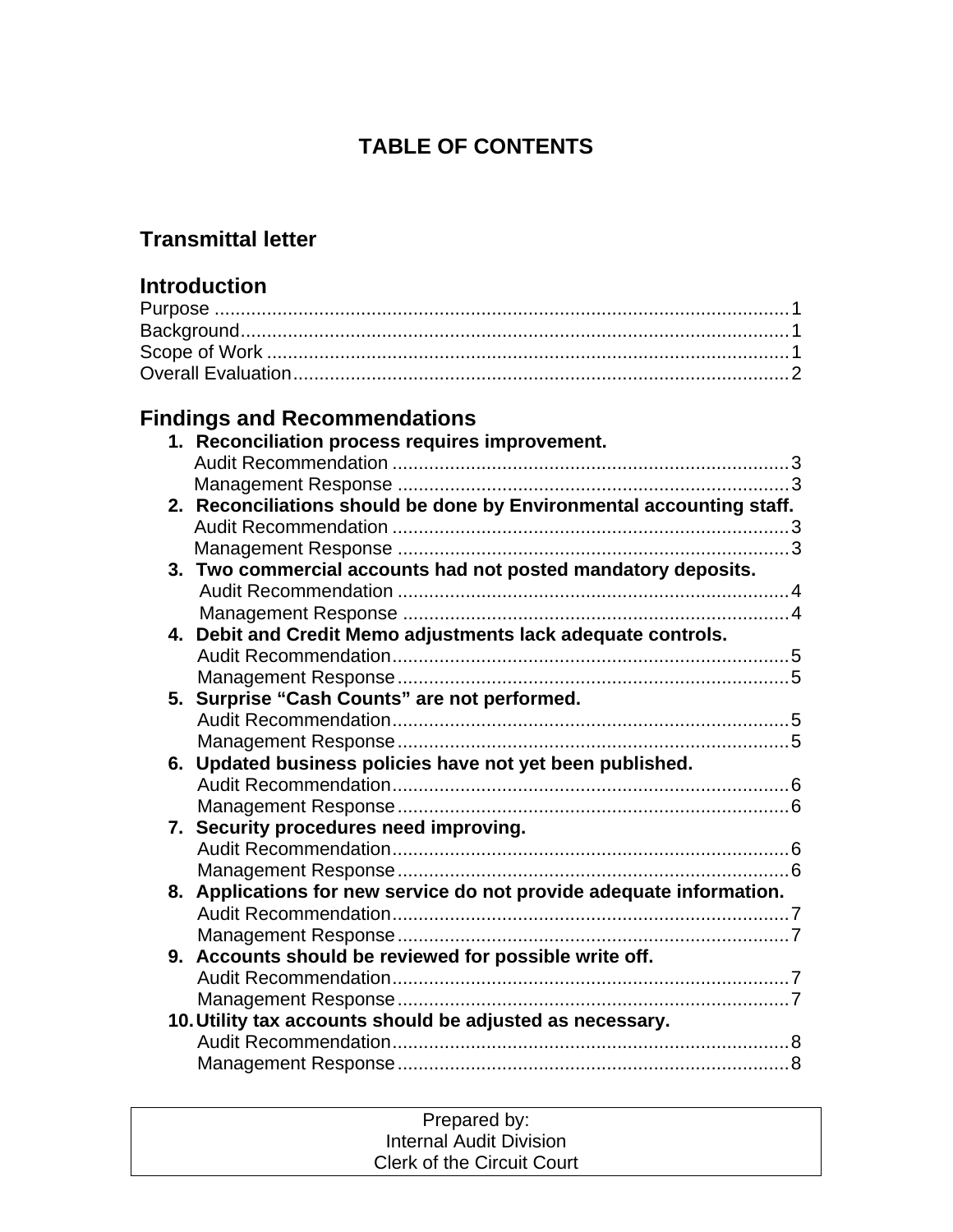# **Seminole County Department of Environmental Services Water and Sewer Billing Division**

## **FOLLOW UP OF PREVIOUS AUDIT FINDINGS**

The Internal Audit Division of the Office of the Clerk of the Circuit Court has completed a follow up audit of the Water and Sewer Billing division of the Department of Environmental Services. The original audit was published on August 29, 2003.

## **PURPOSE**

The purpose of this audit was to determine if the recommendations from the previous audit had been implemented. In addition, areas such as the handling of debit /credit memos, escrow accounts and the general operating procedures of the department were also reviewed for compliance with applicable policies and procedures.

## **BACKGROUND**

The Water and Sewer Division of the Environmental Services Department provides residential and commercial water and wastewater utility services to approximately 40,500 customers within unincorporated Seminole County. These services are provided through county-owned and operated water and sewer facilities and wholesale agreements with other utilities. Water and Sewer billing functions include directing, coordinating and performing county billing, collection, and accounting for the Water and Sewer Fund.

## **SCOPE OF WORK**

 All procedures, policies and laws affecting the internal controls over the water and sewer billing were subject to review.

The audit included:

- Review of applicable policies, procedures, laws, and county ordinances;
- Review of residential and non-residential customer deposits and refunds;
- Test for appropriate processing in accordance with management's procedures;

| Prepared by:                   |  |
|--------------------------------|--|
| <b>Internal Audit Division</b> |  |
| <b>Clerk of Circuit Court</b>  |  |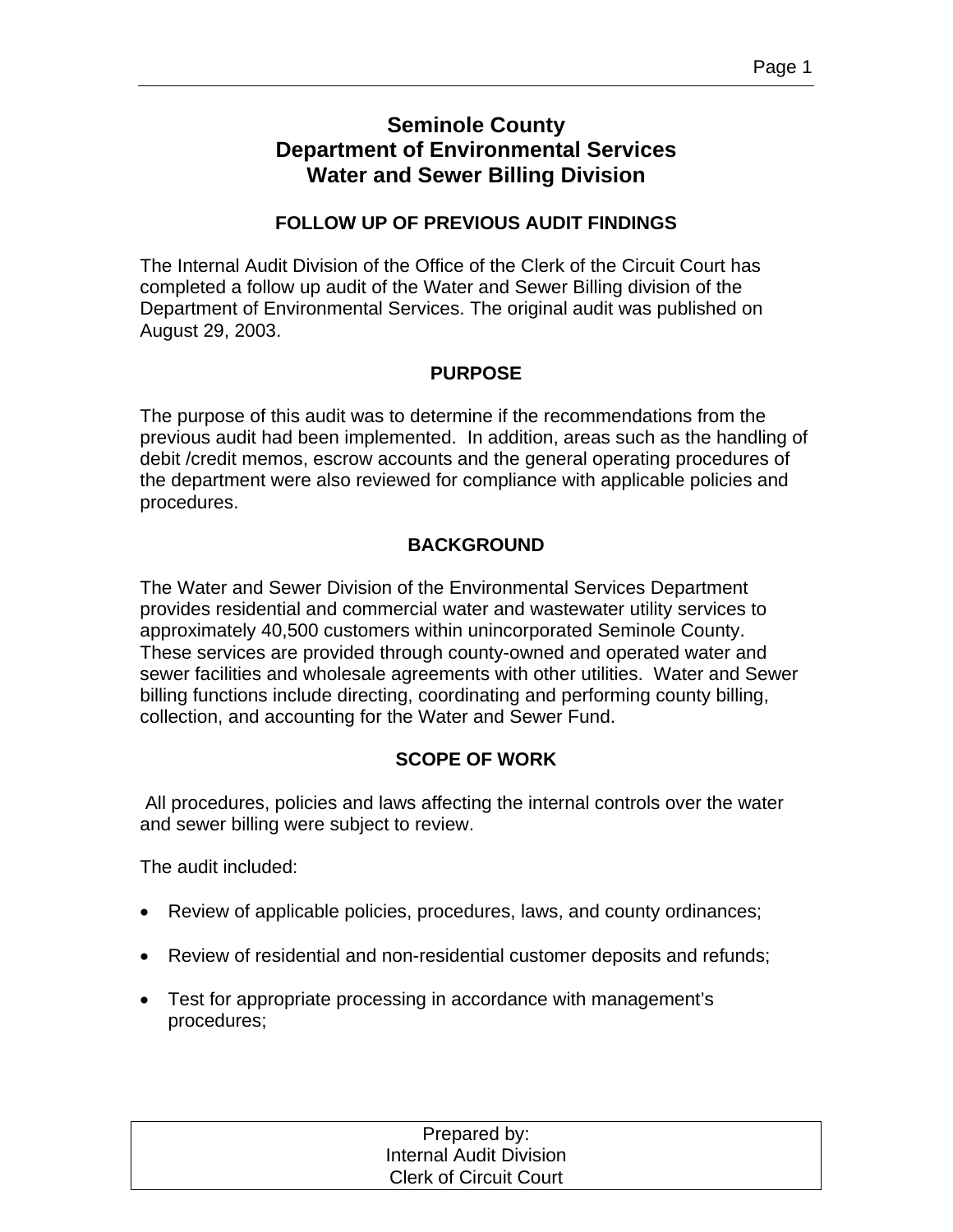- Tests to verify that rates, fees, and charges were in compliance with the Board approved rate schedule;
- Review of reconciliation's for accounts receivable, customer deposits and the escrow account
- Interviews with county personnel; and,
- Any other procedures considered necessary under the circumstances.

The audit was performed by Susan Krause.

## **OVERALL EVALUATION**

The original Water and Sewer Billing Division audit produced six findings. Management concurred with all findings and adopted the recommendations of three of the findings. Two of the findings were not implemented and one was partially implemented.

In our opinion, the administrative controls over the billing and collection process are adequate and operating in accordance with applicable laws and regulations. Rates, fees, and charges are in accordance with the approved rate schedule. There are, however, some opportunities to further strengthen the system of internal control. Those opportunities are presented in this report and management has begun to implement the recommendations.

## **FINDING NO. 1**

*The reconciliation process requires improvement.* 

Great strides have been made since the previous audit to establish reconciliation procedures; however we have identified areas needing improvement.

The audit report published by the Clerk of the Circuit Court identified that the utility billing accounts were not in balance with the general ledger. Since that time, Water and Sewer has initiated a process to balance with the general ledger on a monthly basis. Although they have made progress in this endeavor, there are some problems noted with the reconciliations.

For example, several items affecting the accounts receivable and customer deposit reconciliation are not being taken into account, such as the timing of customer refunds, write-offs and timing of the Board of County Commissioners utility payments. We also noted that the escrow account had not been reconciled in nine months. Upon review of this account we noted numerous errors such as deposits being omitted, deposits paid out that were still listed on the reconciliation and a substantial amount of deposits that should have been

| Prepared by:                   |  |
|--------------------------------|--|
| <b>Internal Audit Division</b> |  |
| <b>Clerk of Circuit Court</b>  |  |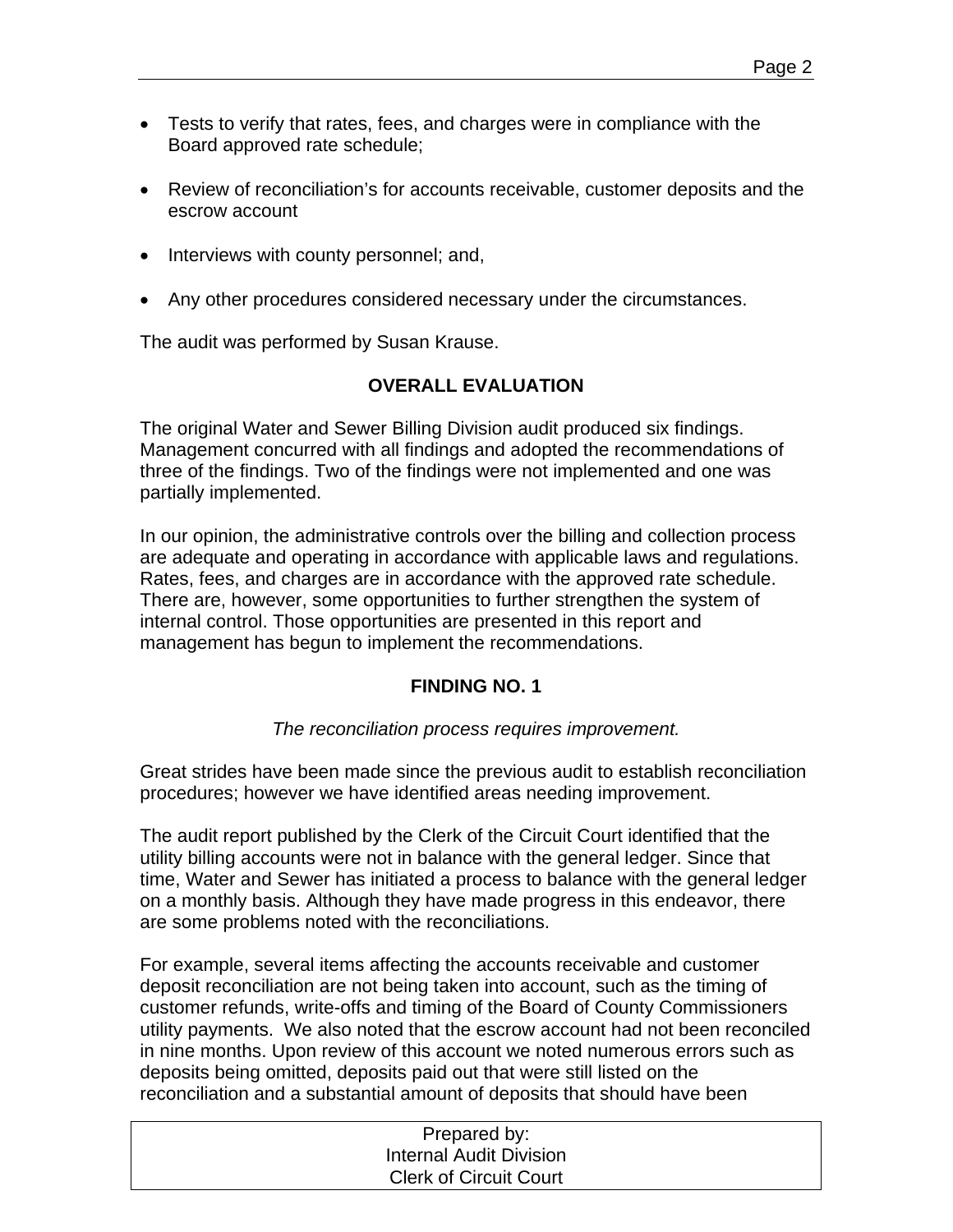recorded in income as "connection fees". This amount totaled \$617,953.34, and represented ninety-three percent of the account balance. The adjustment was brought to the attention of management and a journal entry was sent to County Finance for recording. We have worked with Utility Billing to establish procedures for reconciling these accounts in an accurate and timely manner.

## **Recommendation**

Continue with the reconciling procedures as implemented during the audit.

## **Management Response**

Recurring reconciliations of customer deposits and accounts receivables have been reassigned to enhance internal controls. Completing these reconciliations within fourteen (14) days of the prior month's end is the assigned performance measurement goal.

The issue related to reconciling and connection fees in escrow requires revision and enhancement to existing written policies for the Accounting and One-Stop-Permitting teams within the division. Fortunately our existing written procedures err in favor of conservatively reporting the assets as restricted. Team leaders will be reviewing this account for monies eligible for transfer from restricted cash to unrestricted monthly in the near term and then on a quarterly basis by fiscal year end. Team deliverables will be due to the division manager within fourteen (14) days of the prior month's end. All necessary adjusting entries will be forwarded to County Finance in a prompt manner.

## **FINDING NO. 2**

*Reconciliations of accounts receivable and the customer deposit account should be done by the Accounting Department, not by personnel in the Utility Billing Department.* 

Sound internal control dictates that someone who has no access to customer accounts should be preparing the reconciliation's on a timely basis. Currently, Utility Billing prepares the reconciliations. In our opinion, reassigning these duties to the accounting department would insure the reconciliation is performed by an employee who can not adjust individual account balances.

#### **Recommendation**

Environmental accounting staff should perform reconciliations.

#### **Management Response**

Management agrees and has transitioned this task as recommended. See also management's response under Finding Number 1 above.

| Prepared by:                   |  |
|--------------------------------|--|
| <b>Internal Audit Division</b> |  |
| <b>Clerk of Circuit Court</b>  |  |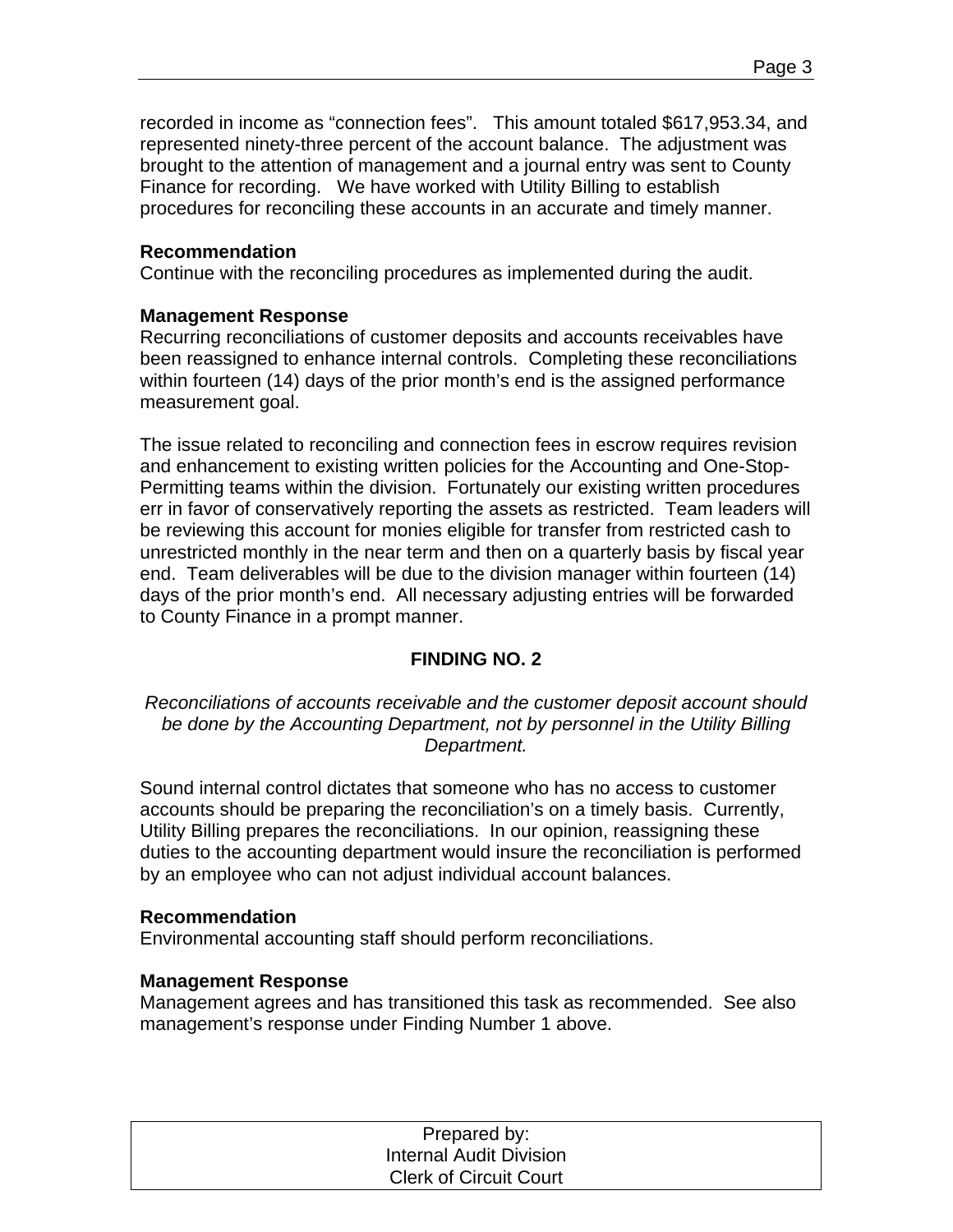## **FINDING NO. 3**

#### *Two of fifteen commercial accounts had not posted mandatory deposits.*

Fifteen commercial accounts were selected for review at random to determine if deposits were accurately calculated and collected. Two had not posted mandatory deposits.

Rate Resolution 2003-R-137 states "Commercial accounts deposit shall be based on two months estimated bill."

The two accounts without deposits were current. Although the deposits had not been collected, the county was not subject to any losses due to the nonpayment of these deposits. Requiring deposits on all commercial accounts ensures compliance with county policy.

#### **Recommendation**

To ensure deposits are collected as required, the supervisor of Customer Service should review the applications for compliance.

#### **Management Response**

Management understands this was the product of an individual no longer with the utility. Members of the Customer service and billing teams have been advised that deposit requirements are to be applied and enforced consistently using the ERC approach.

#### **FINDING NO. 4**

*Debit and credit memo adjustments lack adequate controls.* 

Debit and credit memos are simple adjustments made to customer accounts balances. Adjustments are made for a variety of reasons; such as a pool-fill credit or an adjustment to correct a billing error. Adjustments are made by utility billing personnel or customer service representatives who prepare and input the adjustments into the billing system.

Internal audit performed test work to ascertain if adjustments were properly documented, properly approved and input correctly into the billing system. Review of one day's memos showed that one of fifteen was not entered into the billing system, even though it was marked as being entered.

Although we are not completely comfortable with the lack of segregation of duties, we recognize that it is not always practical to do so. To compensate, the division should implement alternate controls. For example, we noted that a detailed report exists in the billing system that would enable a supervisor to review all adjustments. This report can be run daily for review and reconciliation.

| Prepared by:                  |  |
|-------------------------------|--|
| Internal Audit Division       |  |
| <b>Clerk of Circuit Court</b> |  |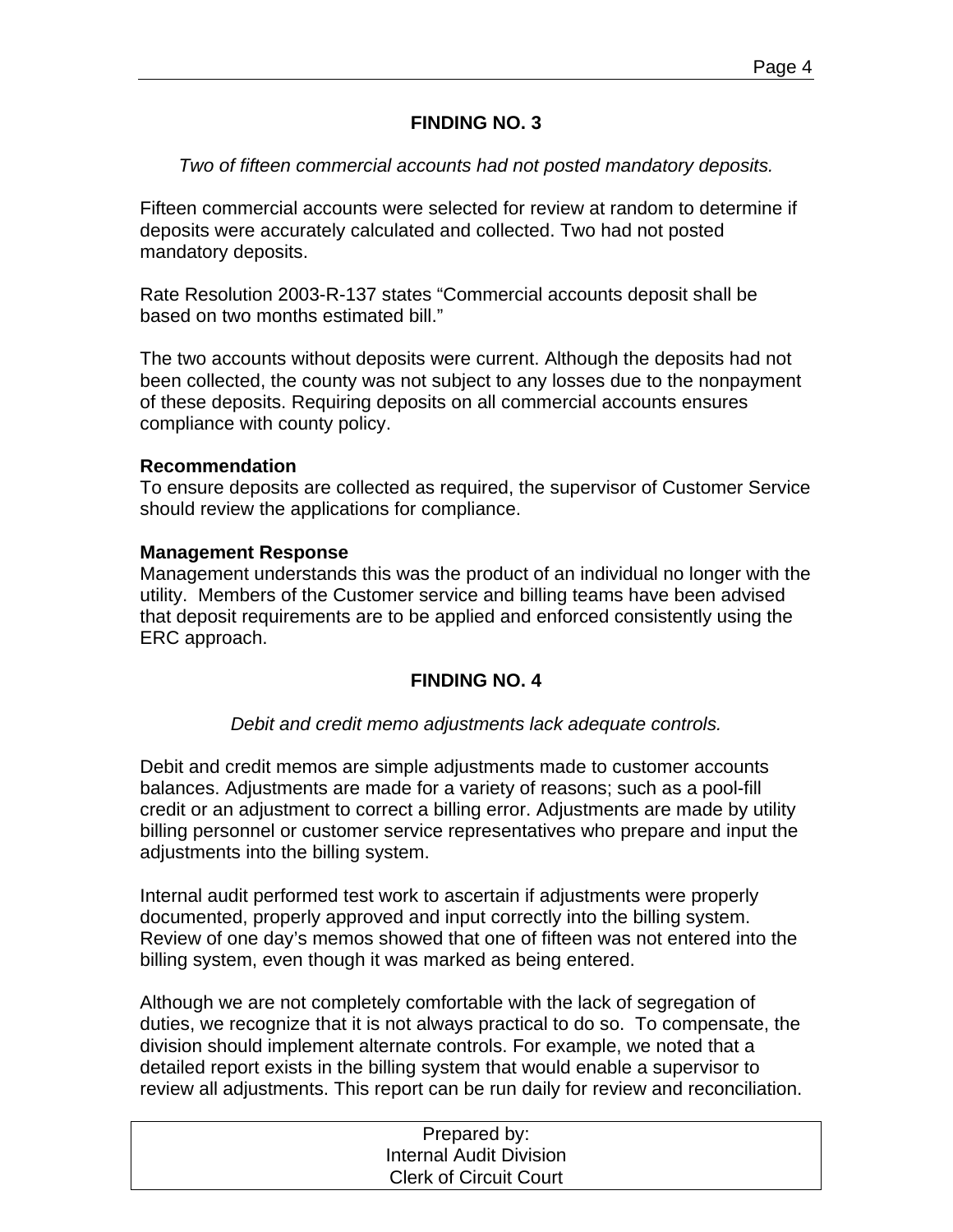Performing a supervisory review of all adjustments ensures adjustments are entered properly into the billing system.

#### **Recommendation**

Perform a supervisory review of debit and credit memos using the adjustment update listing (report UT61L) on a regular basis, and incorporate this review procedure into the policies and procedures manual.

#### **Management Response**

The reconciliation process of previous day's adjustments has been assigned to the accounting team for execution. Material variations are to be reported to the division manager.

## **FINDING NO. 5**

#### *Surprise "cash counts" are not performed.*

There are five cash drawers; two maintain \$50 balances, and three \$25. Surprise cash counts are an integral part of any internal control over cash and should be performed on a random basis. This procedure needs to be documented as a control measure and to ensure all drawers are counted sporadically.

#### **Recommendation**

Perform cash counts on a random basis and document results. Develop a cash count form to be used for all surprise cash counts and incorporate this procedure into the departmental policy and procedures manual.

#### **Management Response**

This has been implemented. Results of the initial count were documented and forwarded to Internal Audit for their records. Counts will be conducted periodically with documentation provided to Internal Audit as these occur.

#### **FINDING NO. 6**

*The division's updated business policies have not yet been published.* 

Environmental Services has not published a comprehensive manual that defines the county's policies and procedures for the Water and Sewer Billing Division. This was a finding in the previous audit as well.

Written policies, procedures, and instructions prevent misunderstandings, omissions, overlapping of important functions, and other situations that might result in weakened internal controls. They also can provide a standard for performance and are useful in training new employees.

| Prepared by:                   |
|--------------------------------|
| <b>Internal Audit Division</b> |
| <b>Clerk of Circuit Court</b>  |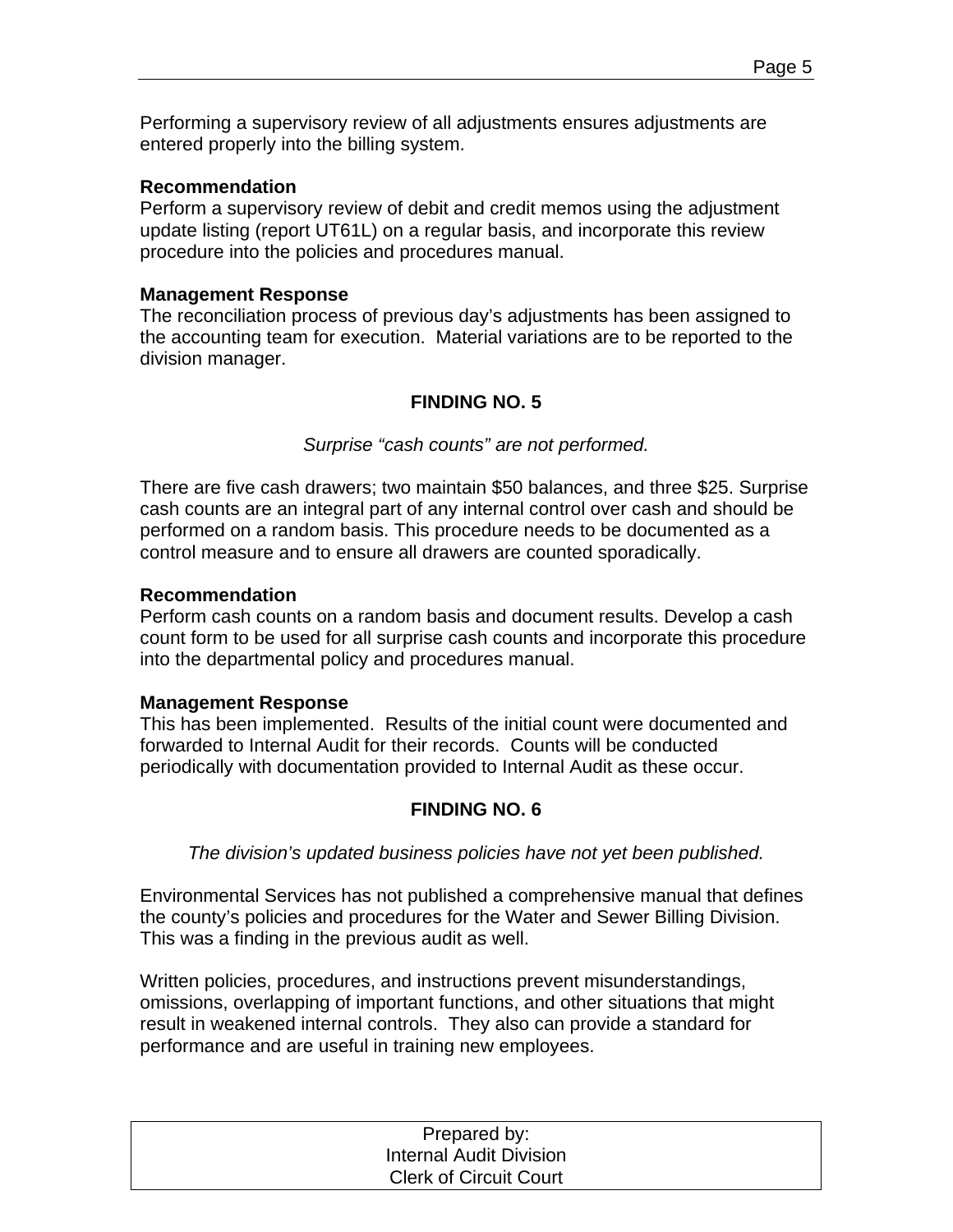To illustrate the benefits of having written manuals, it was noted that when duties had to be reassigned in the previous year, errors were discovered in the way several accounts were being handled. Reconciliations were incorrect, deposits were refunded out of the wrong account, and other charges were not being properly recorded. Written procedures would prove beneficial during the reassignment of personnel.

#### **Recommendation**

We suggest that management review, update, and complete a policies and procedures manual for the Water and Sewer Billing Division.

#### **Management Response**

An updated manual of the division's procedures is available from the utility billing software provider by utilizing the help command. The operating procedures as these relate to forms and approvals have changed little since first completed in 1988.

Updates to existing procedures are necessary to reflect changes in computer applications and recognize more refined work teams within the division. Management anticipates completion of these updates by September 30, 2005.

## **FINDING NO. 7**

#### *Security procedures need improving.*

The safe is opened in the morning and left unlocked all day. During operating hours the cash receipts for solid waste and utility billing are kept inside. Even though the safe is not accessible to the public, by virtue of it being unlocked it is accessible to Environmental personnel. Also, the transfer of daily receipts to the security company is performed in the lobby instead of behind the security door.

#### **Recommendation**

We suggest the safe be locked at all times ensuring the safety of the contents, and that the combination be given to only those employees requiring access. We also feel it would be prudent to conduct the transfer of funds behind the secure door.

#### **Management Response**

Management concurs with this recommendation and has implemented a locked safe policy during normal operating/business hours.

| Prepared by:                   |  |
|--------------------------------|--|
| <b>Internal Audit Division</b> |  |
| <b>Clerk of Circuit Court</b>  |  |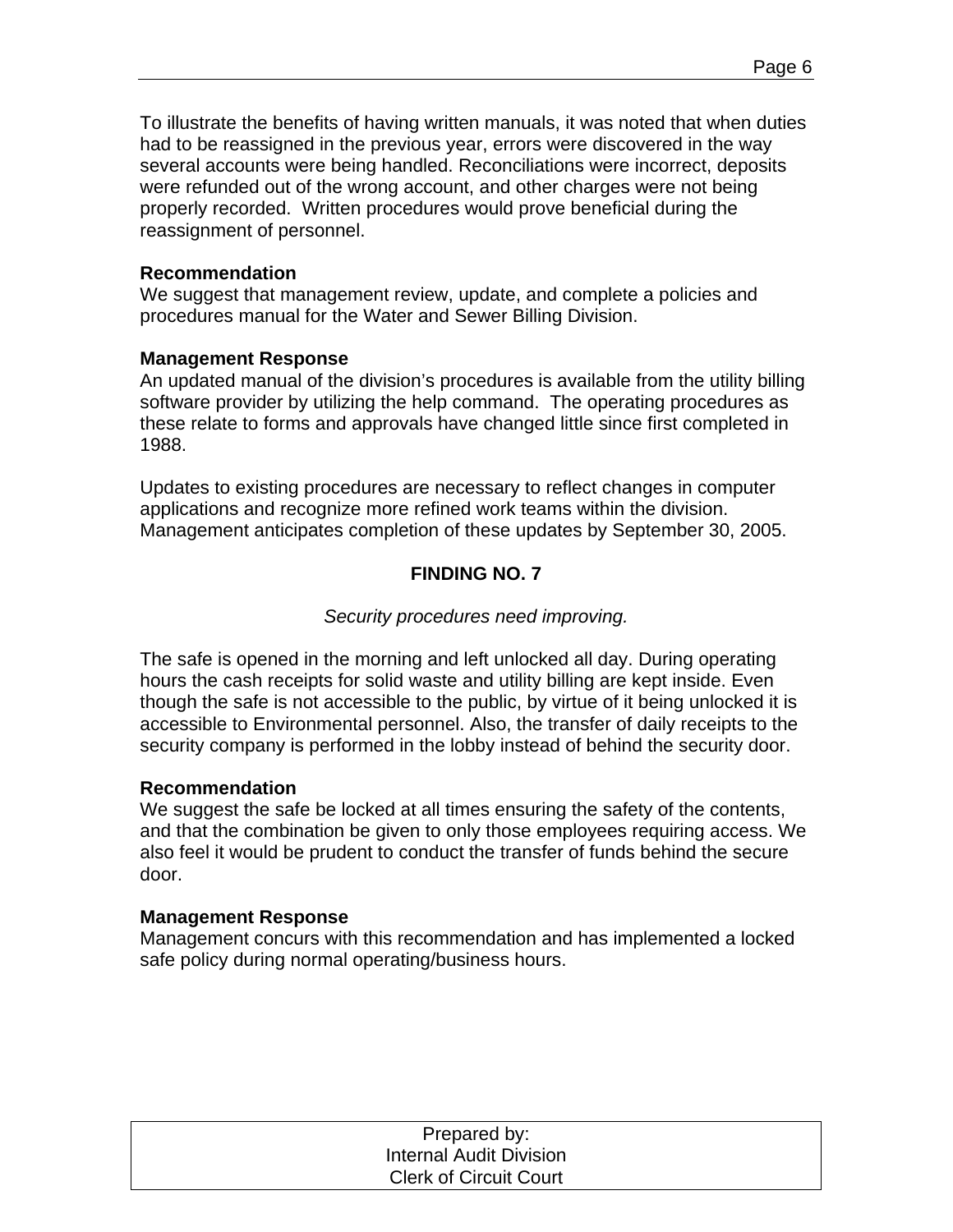## **FINDING NO. 8**

## *Applications for new service do not provide adequate information.*

 Due to past issues with the application of deposits, we feel it is important to have the account number, deposit amount, customer service representative and date on the application for clarification. Having this information provides an audit trail and accountability. There are also several variations of the applications for service for both residential and commercial which can be confusing.

#### **Recommendation**

We recommend that the above information be added to the bottom of the applications, and a standard form be agreed upon for both residential and commercial applications.

#### **Management Response**

Management concurs with this request and has revised the form accordingly.

## **FINDING NO.9**

*Accounts more than ninety days past due should be reviewed for possible write off.* 

At September 30, 2003 the external auditors adjusted \$151,780.60 of accounts past due out of accounts receivable. No corresponding entry was made on the Utility Billing system. This means the Utility Billing system is showing accounts that are probably uncollectible and will always be a reconciling item when balancing to the general ledger. When Utility Billing does write off accounts, journal entries are not provided to County Finance.

#### **Recommendation**

Bad debts greater than 90 days should be reviewed for collectibility on an annual basis. Accounts determined to be uncollectible should be written off and journal entries forwarded to County Finance for recording to the general ledger.

#### **Management Response**

The amount represents account balances written-off as uncollectible on the County's General Ledger maintained by County Finance over the past several years. The information is retained in the utility billing system to assist in collection as customers return to the service area with outstanding amounts still due the County. Management prefers retaining this data regardless of the slow collection rate. To accommodate the recommendation of the Internal Audit Division, the data will be stored in a hard copy format and balances deleted from the computer maintained billing system. Implementation should be accomplished within 30 to 45 days.

| Prepared by:                   |  |
|--------------------------------|--|
| <b>Internal Audit Division</b> |  |
| <b>Clerk of Circuit Court</b>  |  |